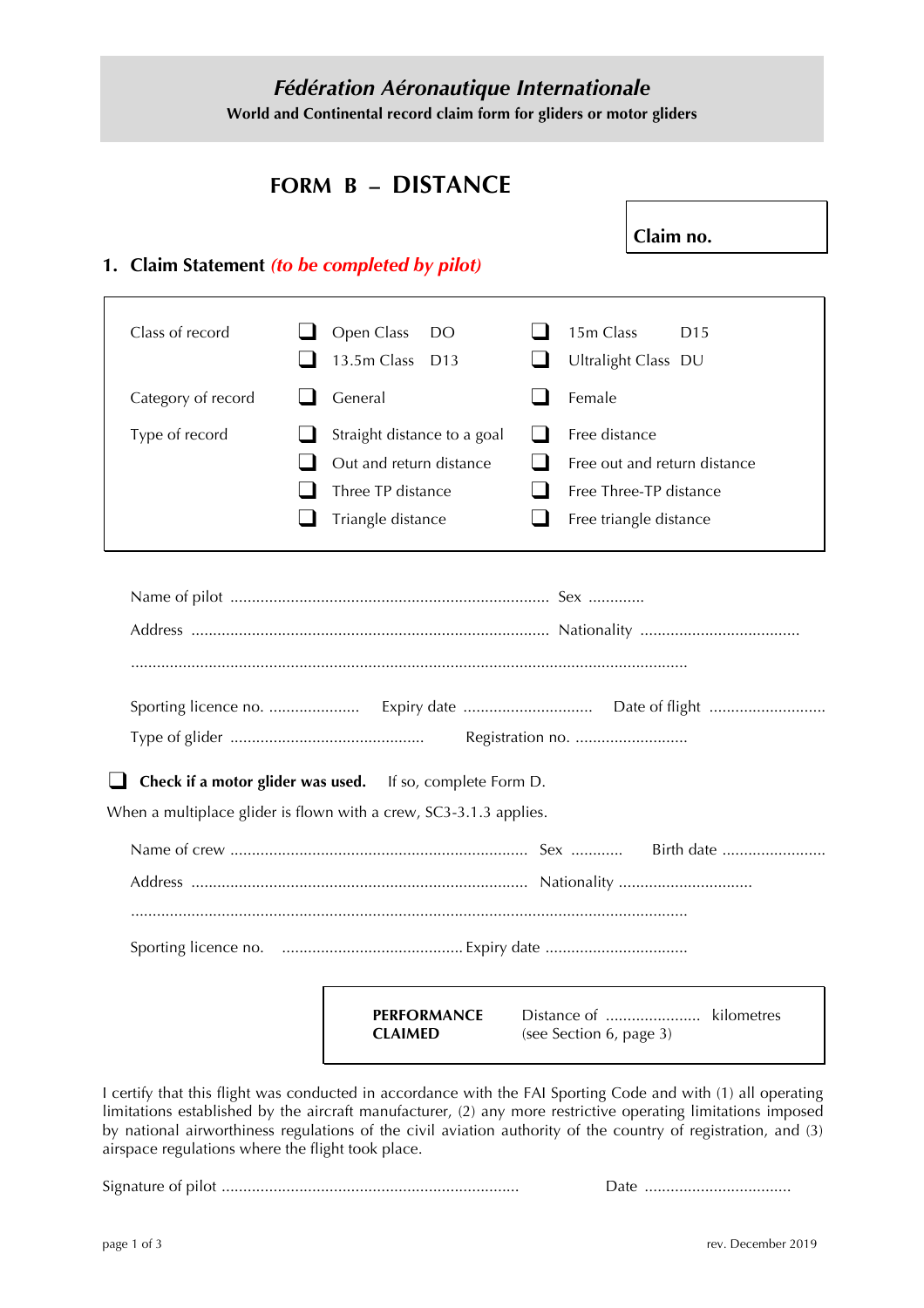### *FAI glider & motor glider form B for distance claims*

#### **Sections 2 to 5 to be completed by OO(s) controlling the flight.**

**Sections 6 and 7 to be completed by the Claims Officer approved by the NAC.**

#### **2. Class Conformity**

❑ The glider used conforms to the class rules of the claimed record. A description of the verification method used is included with this claim.

#### **3. Take-off Point Data**

Where the take-off point is an airfield, enter its official airfield coordinates & elevation.

| Lat |  |               |  |
|-----|--|---------------|--|
|     |  | Elevation (m) |  |

#### **4. Controlled Flight Recorder(s)**

| FR #1                | <b>FR#2</b> |
|----------------------|-------------|
|                      |             |
| Serial no. ……………………… |             |
| .igc file name       |             |

❑ All FRs used on the flight have been be checked and controlled per SC3-3.5.

■ Installation and any sealing required was in accordance with the IGC approval document of each FR.

#### **5. Official Observer Verification**

The controlling NAC must have approved the OO(s) per SC3-4.2.3b and Form E completed.

#### **6. NAC Claims Officer**

Way Points (Declared and/or Claimed). Data to be copied from the flight recorder .igc file or as claimed for a 3TP or Free Distance flight. The FR evidence supports the claim of reaching the listed way points